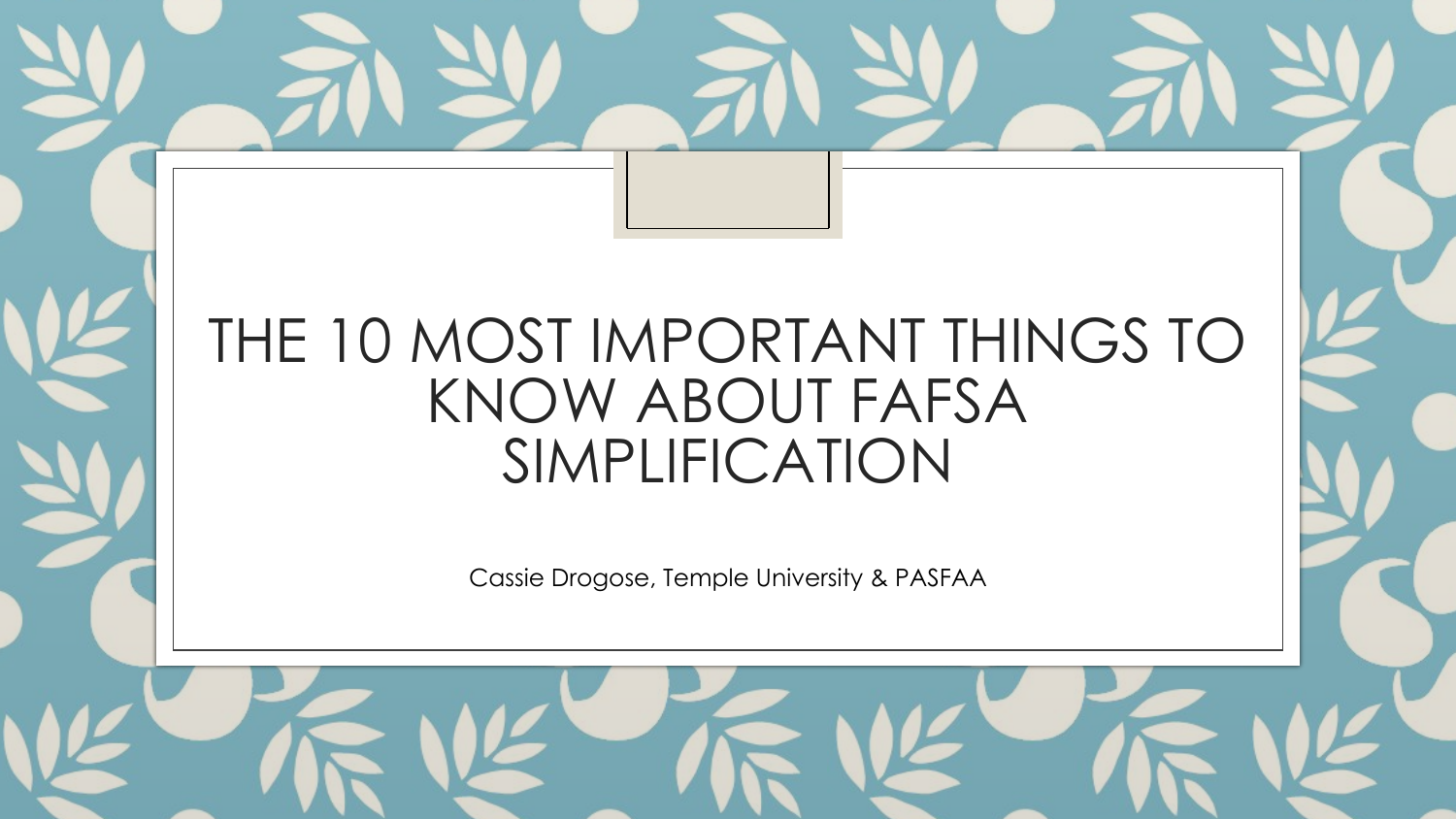# The 10 Most Important Things to Know About FAFSA Simplification

#### ◦ Priority Deadlines – File Early!

- Most institutions have deadlines related to institutional eligibility
	- Temple: Feb 1
	- Penn State: March 1
	- University of Pittsburgh: No set date
	- Lincoln University: April 1
- Institutional Process After Filing
	- FAFSA Received
		- (Potential Documentation Needed)
	- Aid Offer Issued
		- Dates will vary
		- Meet with the Financial Aid Office to Discuss Costs, Aid, Additional Resources
		- Make sure you have a plan before moving in and committing.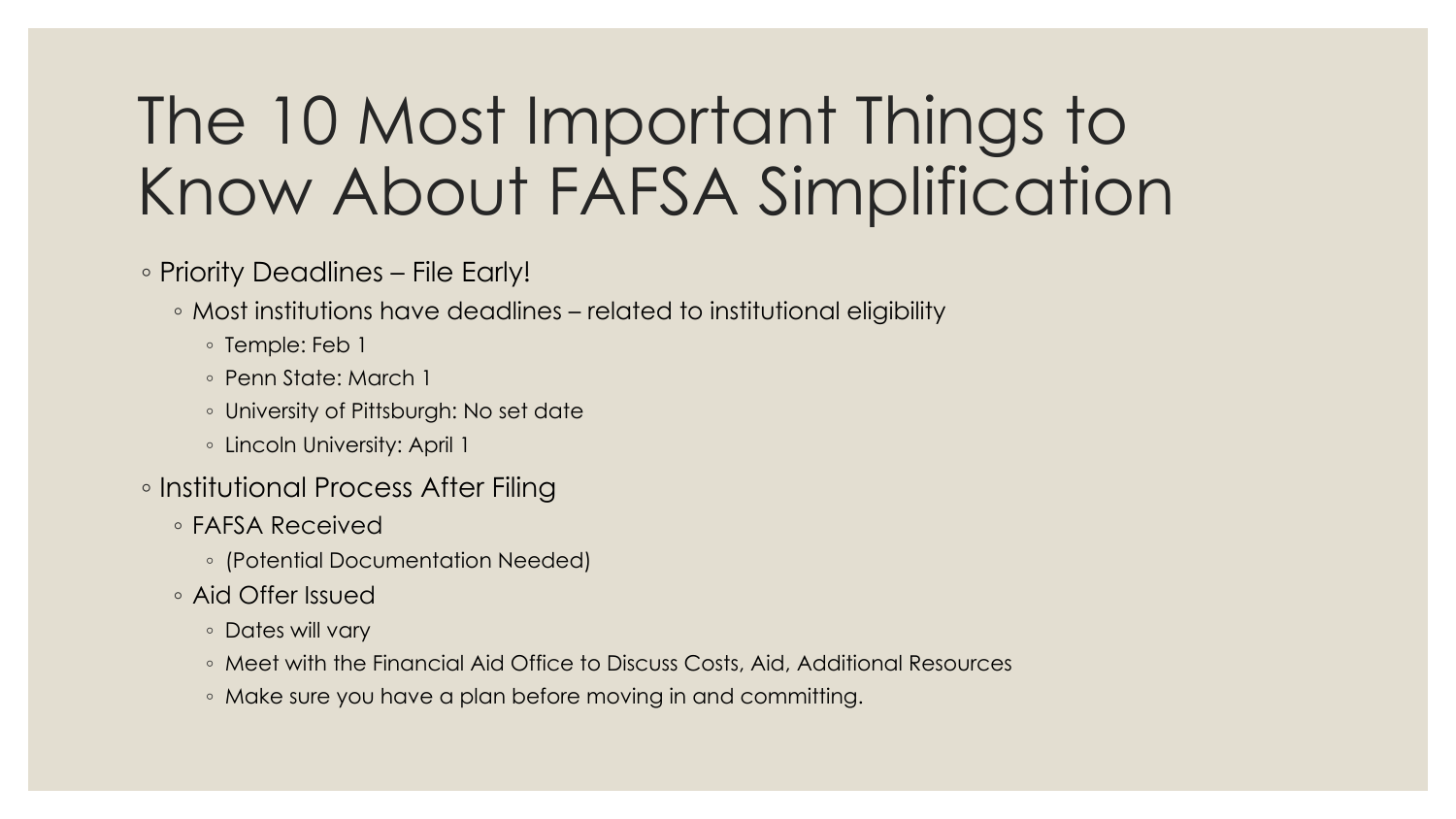# The 10 Most Important Things to Know About FAFSA Simplification

#### ◦ Documentation Requirements Aren't Going Away

- Federal Verification
	- Taxes and Identity Documentation
- Citizenship
- Independent Status
	- Homeless
	- Foster Youths (PA Fostering Independence Tuition Waiver)
	- Other Qualifiers
- Unusual Circumstances
	- Change of Income
	- Dependency Override
		- Legal Guardianship vs Legal Custody